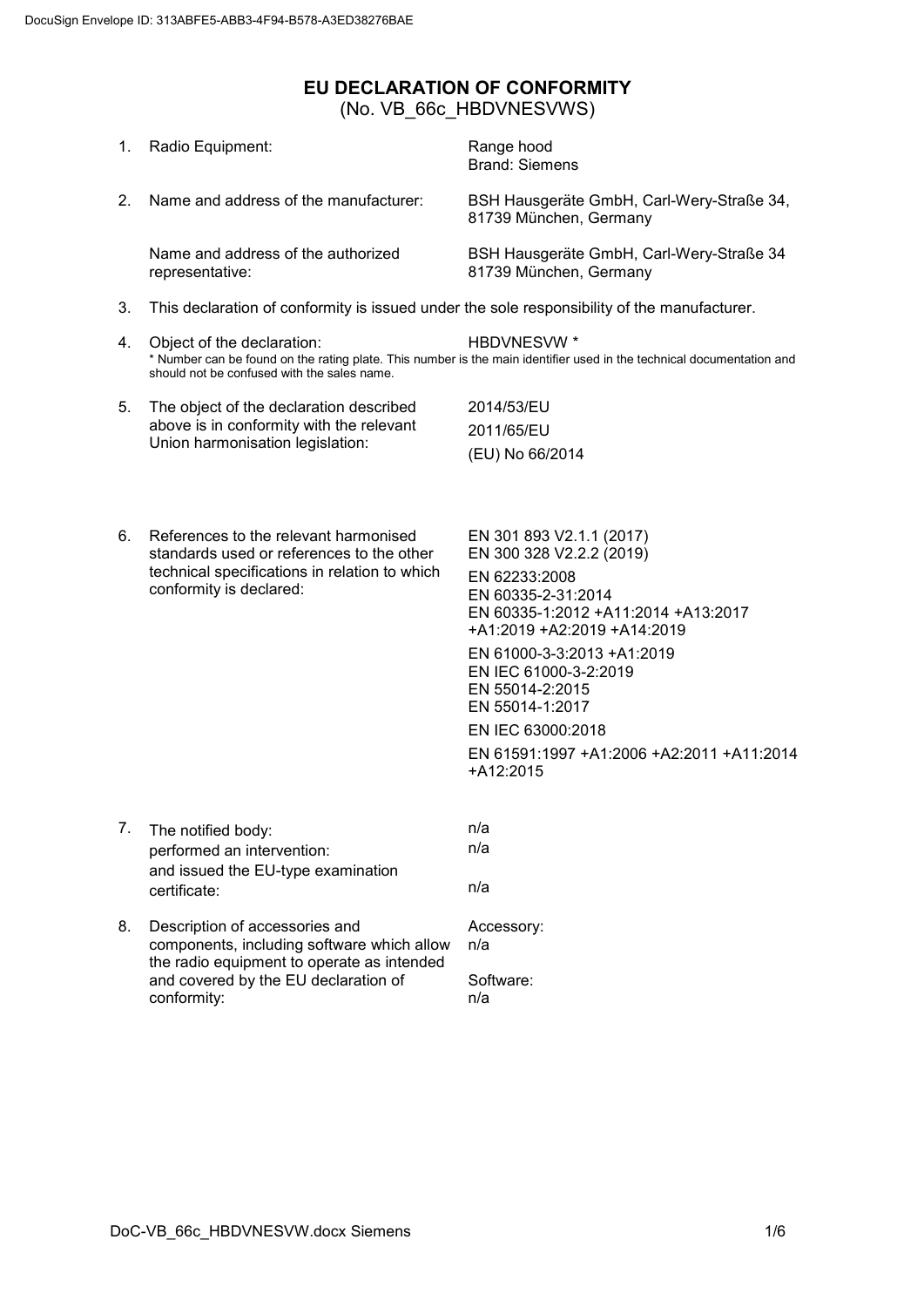9. Additional information: Method for testing in accordance with EN 55014-1 clause 4.1.2.3. Manufacturer's choice concerning emission testing 30 – 1.000 MHz: absorbing clamp measurement 30 – 300 MHz



Name: Reinhard Wiedenmann Function: Head of Development GDE-SVV

DocuSigned by: 21.07.2021 21.07.2021

Name:Thomas Modestou Function: Head of Quality Management SBt-QM

Place and date of issue: Bretten, see date of last signature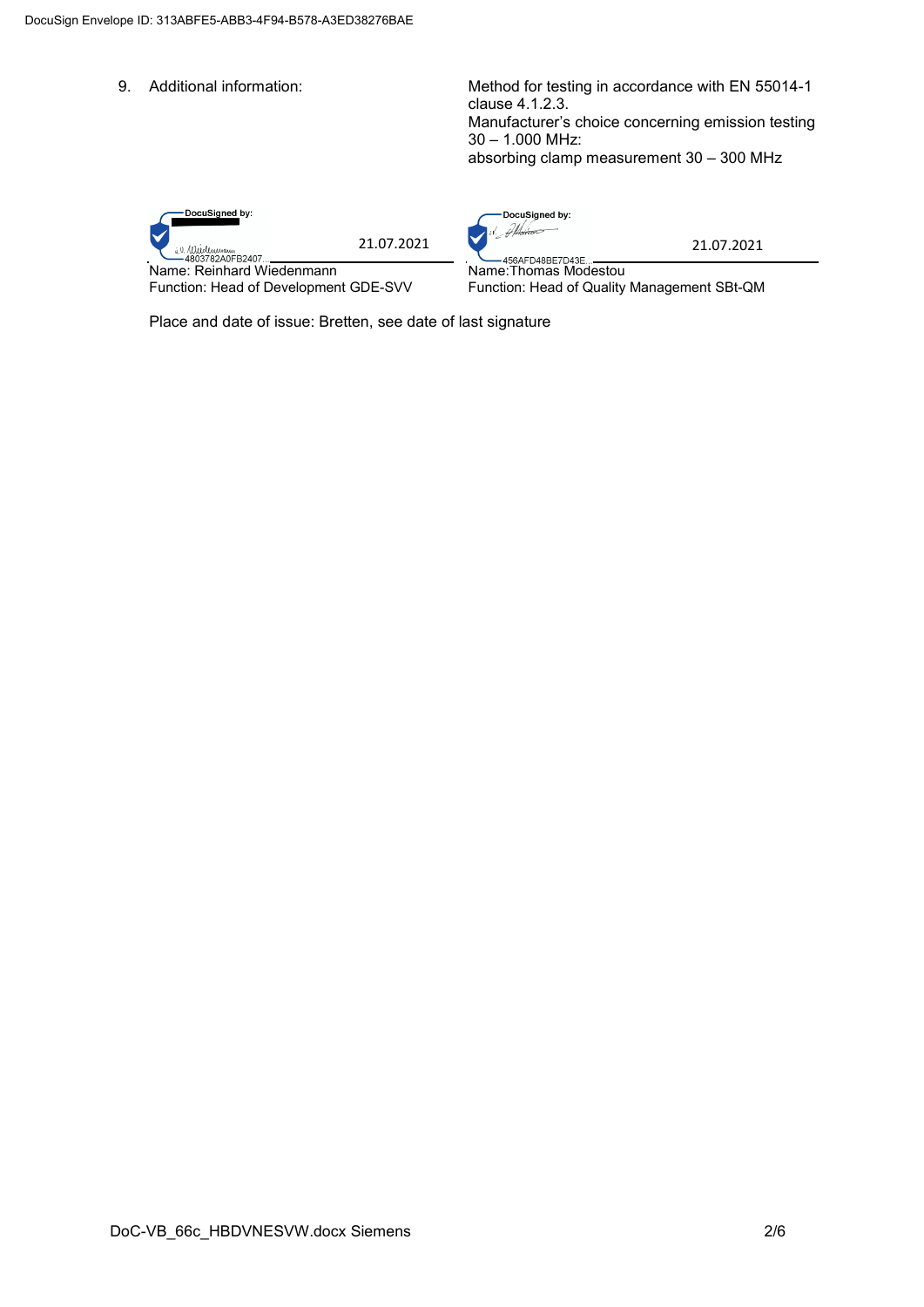## **Translations**

|          | BG                                                                                                                                                                                                                                                   | ES                                                                                                                                                                                                                                                                   | $\overline{\text{cs}}$                                                                                                                                                                    | <b>DA</b>                                                                                                                                                                                                          | DE                                                                                                                                                                                                                                                            | ET                                                                                                                                                                                                      |
|----------|------------------------------------------------------------------------------------------------------------------------------------------------------------------------------------------------------------------------------------------------------|----------------------------------------------------------------------------------------------------------------------------------------------------------------------------------------------------------------------------------------------------------------------|-------------------------------------------------------------------------------------------------------------------------------------------------------------------------------------------|--------------------------------------------------------------------------------------------------------------------------------------------------------------------------------------------------------------------|---------------------------------------------------------------------------------------------------------------------------------------------------------------------------------------------------------------------------------------------------------------|---------------------------------------------------------------------------------------------------------------------------------------------------------------------------------------------------------|
| 1.       | Радиосъоръжение:                                                                                                                                                                                                                                     | Equipo<br>radioeléctrico:                                                                                                                                                                                                                                            | Rádiové zařízení:                                                                                                                                                                         | Radioudstyr:                                                                                                                                                                                                       | Funkanlage:                                                                                                                                                                                                                                                   | Raadioseade:                                                                                                                                                                                            |
| 2.       | Име и адрес на<br>производителя:<br>Име и адрес на                                                                                                                                                                                                   | Nombre y dirección<br>del fabricante o de<br>su representante<br>autorizado:                                                                                                                                                                                         | Jméno a adresa<br>výrobce nebo jeho<br>zplnomocněného<br>zástupce:                                                                                                                        | Navn og adresse på<br>fabrikanten<br>eller dennes<br>bemyndigede<br>repræsentant:                                                                                                                                  | Name und Anschrift<br>des Herstellers:<br>Name und Anschrift<br>des                                                                                                                                                                                           | Tootja nimi ja<br>aadress:<br>Volitatud esindaja<br>nimi ja aadress:                                                                                                                                    |
|          | упълномощеня<br>представител:                                                                                                                                                                                                                        |                                                                                                                                                                                                                                                                      |                                                                                                                                                                                           |                                                                                                                                                                                                                    | Bevollmächtigten:                                                                                                                                                                                                                                             |                                                                                                                                                                                                         |
| 3.       | Настоящата<br>декларация за<br>съответствие е<br>издадена на<br>отговорността на<br>производителя:                                                                                                                                                   | La presente<br>declaración de<br>conformidad<br>se expide bajo la<br>exclusiva<br>responsabilidad del<br>fabricante.                                                                                                                                                 | Toto prohlášení o<br>shodě se vydává na<br>výhradní<br>odpovědnost<br>výrobce.                                                                                                            | Denne<br>overensstemmelses<br>erklæring udstedes<br>på fabrikantens<br>ansvar.                                                                                                                                     | Die alleinige<br>Verantwortung für<br>die Ausstellung<br>dieser<br>Konformitätserkläru<br>ng trägt der<br>Hersteller.                                                                                                                                         | Käesolev<br>vastavusdeklaratsio<br>on on välja antud<br>tootia<br>ainuvastutusel.                                                                                                                       |
| 4.       | Предмет на<br>декларацията:                                                                                                                                                                                                                          | Objeto de la<br>declaración:                                                                                                                                                                                                                                         | Předmět prohlášení:                                                                                                                                                                       | Erklæringens<br>qenstand:                                                                                                                                                                                          | Gegenstand der<br>Erklärung:                                                                                                                                                                                                                                  | Deklareeritav toode:                                                                                                                                                                                    |
| $\star$  | Номерът може да<br>се намери на<br>табелката с данни<br>на уреда. Този<br>номер е основният<br>идентификатор,<br>използван в<br>техническата<br>документация, и<br>не трябва да се<br>бърка с името на<br>търговската марка.                         | El número se puede<br>encontrar en la<br>placa de<br>características. Este<br>número es el<br>identificador<br>principal utilizado<br>en la<br>documentación<br>técnica y no debe<br>confundirse con el<br>nombre de venta.                                          | Číslo je uvedeno na<br>typovém štítku. Toto<br>číslo je hlavním<br>indetifikátorem<br>použitým v<br>technické<br>dokumentaci a<br>nelze ho zaměňovat<br>s obchodním<br>názvem.            | Nummer kan findes<br>på typeskiltet. Dette<br>nummer er<br>hovedidentifikatoren<br>som bruges i den<br>tekniske<br>dokumentation og<br>bør ikke forveksles<br>med salgsnavnet.                                     | Die Nummer<br>befindet sich auf<br>dem Typenschild.<br>Diese Nummer ist<br>die Hauptkennung,<br>die in der<br>technischen<br><b>Dokumentation</b><br>benutzt wird und<br>sollte nicht mit der<br>Verkaufsbezeichnu<br>ng verwechselt<br>werden.               | Number on kantud<br>nimeplaadile.<br>Number on<br>peamine tunnus,<br>mida kasutatakse<br>tehnilises<br>dokumentatsioonis<br>ning seda ei tohi<br>segi ajada<br>müüginimetusega.                         |
| 5.       | Предметът на<br>декларацията,<br>описан по-горе,<br>отговаря на<br>съответното<br>законодателство<br>на<br>Съюза за<br>хармонизация:                                                                                                                 | El objeto de la<br>declaración<br>descrito<br>anteriormente es<br>conforme con la<br>legislación de<br>armonización<br>pertinente<br>de la Unión:                                                                                                                    | Výše popsaný<br>předmět prohlášení<br>je ve shodě s<br>příslušnými<br>harmonizovanými<br>právními předpisy<br>Unie:                                                                       | Genstanden for<br>erklæringen, som<br>beskrevet ovenfor,<br>er i overensst<br>emmelse med den<br>relevante<br>EU-<br>harmoniseringslovgi<br>vning:                                                                 | Der oben<br>beschriebene<br>Gegenstand<br>der Erklärung<br>erfüllt die<br>einschlägigen<br>Harmonisierungsrec<br>htsvorschriften der<br>Union:                                                                                                                | Ülalkirjeldatud<br>deklareeritav toode<br>on kooskõlas<br>asjakohaste liidu<br>ühtlustamisõigusakti<br>dega:                                                                                            |
| 6.       | Позоваване на<br>използваните<br>хармонизирани<br>стандарти или<br>позоваване на<br>други технически<br>спецификации, по<br>отношение на<br>които се<br>декларира<br>съответствието:                                                                 | Referencias a las<br>normas<br>armonizadas<br>pertinentes<br>utilizadas o<br>referencias<br>a las otras<br>especificaciones<br>técnicas en relación<br>con las cuales se<br>declara<br>la conformidad:                                                               | Odkazy na<br>příslušné<br>harmonizované<br>normy, které byly<br>použity, nebo na<br>jiné technické<br>specifikace, na<br>jejichž základě se<br>shoda prohlašuje:                          | Henvisninger til de<br>relevante<br>anvendte<br>harmoniserede<br>standarder eller<br>henvisning<br>er til de andre<br>tekniske<br>specifikationer, som<br>der erklæres<br>overensstemmelse<br>med:                 | Angabe der<br>einschlägigen<br>harmonisierten<br>Normen, die<br>zugrunde gelegt<br>wurden, oder<br>Angabe der<br>anderen<br>technischen<br>Spezifikatio<br>nen, bezüglich<br>derer die<br>Konformität erklärt<br>wird:                                        | Viited kasutatud<br>ühtlustatud<br>standarditele või<br>viited muudele<br>tehnilistele<br>tingimustele, millele<br>vastavust<br>deklareeritakse:                                                        |
| 7.       | Нотифицираният<br>орган<br>(наименование,<br>номер)<br>извърши<br>(описание на<br>извършеното)<br>и издаде<br>сертификата за ЕС<br>изследване на<br>типа:                                                                                            | El organismo<br>notificado<br>(nombre,<br>número)  ha<br>efectuado<br>(descripción<br>de la<br>intervención)  y<br>expedido<br>el certificado de<br>examen UE de<br>$tipo: $                                                                                         | Oznámený subjekt<br>(název, číslo)<br>provedl  (popis<br>opatření)  a<br>vydal certifikát<br>EU přezkoušení<br>typu:                                                                      | Det bemyndigede<br>organ  (navn,<br>nummer) har<br>foretaget<br>(beskrivelse af<br>aktiviteten)  og<br>udstedt EU-<br>typeafprøvningsatte<br>st:                                                                   | Die notifizierte<br>Stelle  (Name,<br>Kennnummer) hat<br>(Beschreibung<br>ihrer Mitwirkung)<br>und folgende EU-<br>Baumusterprüfbesc<br>heinigung<br>ausgestellt:                                                                                             | Teavitatud asutus<br>(nimi, number)<br>teostas  (tegevuse<br>kirjeldus)<br>ja andis välja ELi<br>tüübihindamistõendi<br>÷                                                                               |
| 8.<br>9. | Описание на<br>принадлежностите<br>и компонентите,<br>включително<br>софтуер, които<br>позволяват на<br>радиосъоръжение<br>TO<br>да работи по<br>предназначение и<br>КОИТО<br>са обхванати от<br>ЕС декларацията<br>за съответствие:<br>Допълнителна | Descripción de los<br>accesorios y<br>componentes,<br>incluido<br>el software, que<br>permiten que el<br>equipo<br>radioeléctrico<br>funcione como<br>estaba<br>previsto y esté<br>amparado por la<br>declaración UE de<br>conformidad:<br>Información<br>adicional: | Popis příslušenství<br>a součástí, včetně<br>softwaru, které<br>umožňují<br>zamýšlené<br>fungování<br>rádiového zařízení v<br>souladu s EU<br>prohlášením o<br>shodě:<br>Další informace: | beskrivelse af<br>tilbehør<br>og komponenter,<br>herunder software,<br>som får<br>radioudstyret til at<br>fungere efter<br>hensigten og er<br>dækket<br>af EU-<br>overensstemmelses<br>erklæringen:<br>Supplerende | Beschreibung des<br>Zubehörs<br>und der<br><b>Bestandteile</b><br>einschließlich<br>Software,<br>die den<br>bestimmungsgemä<br>ßen Betrieb der<br>Funkanlage<br>ermöglichen und<br>von der EU-<br>Konformitätserkläru<br>ng erfasst werden:<br>Zusatzangaben: | Selliste tarvikute ja<br>osade, samuti<br>tarkvara kirjeldus,<br>mis võimaldavad<br>raadioseadet<br>kasutada<br>ettenähtud otstarbel<br>ja kooskõlas Eli<br>vastavusdeklaratsio<br>oniga:<br>Lisateave: |
|          | информация:                                                                                                                                                                                                                                          |                                                                                                                                                                                                                                                                      |                                                                                                                                                                                           | oplysninger:                                                                                                                                                                                                       |                                                                                                                                                                                                                                                               |                                                                                                                                                                                                         |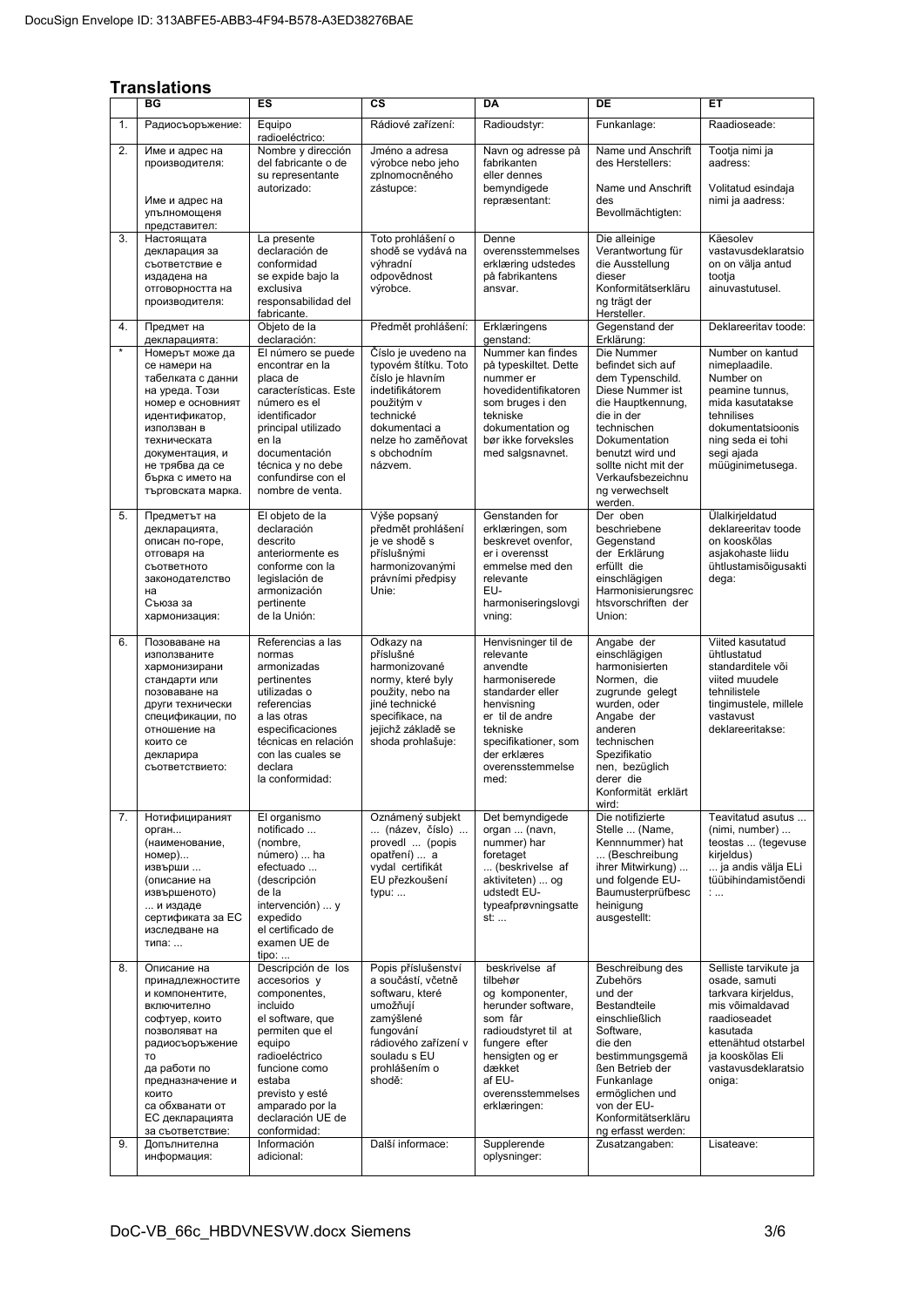|               | <b>EL</b>                                                                                                                                                                                                                                             | <b>FR</b>                                                                                                                                                                                                                                             | <b>HR</b>                                                                                                                                                                                | IT                                                                                                                                                                                                                                                | LV                                                                                                                                                                                                     | LT                                                                                                                                                                                                              |
|---------------|-------------------------------------------------------------------------------------------------------------------------------------------------------------------------------------------------------------------------------------------------------|-------------------------------------------------------------------------------------------------------------------------------------------------------------------------------------------------------------------------------------------------------|------------------------------------------------------------------------------------------------------------------------------------------------------------------------------------------|---------------------------------------------------------------------------------------------------------------------------------------------------------------------------------------------------------------------------------------------------|--------------------------------------------------------------------------------------------------------------------------------------------------------------------------------------------------------|-----------------------------------------------------------------------------------------------------------------------------------------------------------------------------------------------------------------|
| 1.            | Ραδιοεξοπλισμός:                                                                                                                                                                                                                                      | Équipement<br>radioélectrique:                                                                                                                                                                                                                        | Radijska oprema:                                                                                                                                                                         | Apparecchiatura<br>radio:                                                                                                                                                                                                                         | Radioiekārta:                                                                                                                                                                                          | Radijo įrenginys:                                                                                                                                                                                               |
| 2.            | Όνομα και<br>διεύθυνση του<br>κατασκευαστή<br>ή του<br>εξουσιοδοτημένου<br>αντιπροσώπου<br>TOU:                                                                                                                                                       | Nom et adresse du<br>fabricant ou de son<br>mandataire:                                                                                                                                                                                               | Ime i adresa<br>proizvođača:<br>Ime i adresa<br>ovlaštenog<br>zastupnika:                                                                                                                | Nome e indirizzo<br>del fabbricante / del<br>suo rappresentante<br>autorizzato:                                                                                                                                                                   | Ražotāja vārds,<br>uzvārds/nosaukum<br>s un adrese:<br>Pilnvarotā pārstāvja<br>vārds, uzvārds /<br>nosaukums un<br>adrese:                                                                             | Gamintojo<br>pavadinimas ir<br>adresas:<br>Igaliotojo atstovo<br>pavadinimas ir<br>adresas:                                                                                                                     |
| 3.            | Η παρούσα<br>δήλωση<br>συμμόρφωσης<br>εκδίδεται με<br>αποκλειστική<br>ευθύνη του<br>κατασκευαστή.                                                                                                                                                     | La présente<br>déclaration de<br>conformité est<br>établie sous la<br>seule responsabilité<br>du fabricant.                                                                                                                                           | Za izdavanje ove<br>izjave o sukladnosti<br>odgovoran je<br>isključivo<br>proizvođač.                                                                                                    | La presente<br>dichiarazione di<br>conformità è<br>rilasciata sotto<br>l'esclusiva<br>responsabilità<br>del fabbricante.                                                                                                                          | Šī atbilstības<br>deklarācija ir izdota<br>vienīgi uz šāda<br>ražotāja atbildību.                                                                                                                      | Ši atitikties<br>deklaracija išduota<br>tik gamintojo<br>atsakomybe.                                                                                                                                            |
| 4.            | Αντικείμενο<br>τηςδήλωσης:                                                                                                                                                                                                                            | Objet de la<br>déclaration:                                                                                                                                                                                                                           | Predmet izjave:                                                                                                                                                                          | Oggetto della<br>dichiarazione:                                                                                                                                                                                                                   | Deklarācijas<br>priekšmets:                                                                                                                                                                            | Deklaracijos<br>objektas:                                                                                                                                                                                       |
| $\pmb{\star}$ | Ένας αριθμός<br>μπορεί να βρεθεί<br>στην πινακίδα<br>επισήμανσης.<br>Αυτός ο αριθμός<br>είναι ο κύριος<br>αναγνωριστικός<br>κωδικός που<br>χρησιμοποιείται<br>στον τεχνικό<br>φάκελο και δεν<br>πρέπει να<br>συγχέεται με την<br>ονομασία<br>πώλησης. | Le numéro<br>d'identification se<br>trouve sur la plaque<br>signalétique. Ce<br>numéro est le<br>numéro<br>d'identification<br>principal utilisé<br>dans la<br>documentation<br>technique et ne doit<br>pas être confondu<br>avec le nom de<br>vente. | Broj se nalazi na<br>pločici s oznakom.<br>Ovaj broj je glavni<br>identifikator koji se<br>koristi u tehničkoj<br>dokumentaciji i ne<br>smije se miješati s<br>prodajnim nazivom.        | Il numero può<br>essere trovato sulla<br>targhetta<br>identificativa.<br>Questo numero è il<br>principale elemento<br>identificativo<br>utilizzato nella<br>documentazione<br>tecnica e non deve<br>essere confuso con<br>il nome<br>commerciale. | Numurs var tikt<br>atrasts uz datu<br>plāksnītes. Šis<br>numurs ir galvenais<br>identifikators, ko<br>izmanto tehniskajā<br>dokumentācijā, un<br>to nedrīkst sajaukt<br>ar tirdzniecības<br>nosaukumu. | Numeris yra<br>pateiktas duomenų<br>lentelėje. Šis<br>numeris yra<br>pagrindinis<br>identifikatorius,<br>naudoiamas<br>techniniuose<br>dokumentuose, ir jo<br>negalima supainioti<br>su prekiniu<br>pavadinimu. |
| 5.            | Ο σκοπός της<br>δήλωσης που<br>περιγράφεται<br>παραπάνω είναι<br>σύμφωνος προς τη<br>σχετική<br>ενωσιακή<br>νομοθεσία<br>εναρμόνισης:                                                                                                                 | L'objet de la<br>déclaration décrit<br>ci-dessus<br>est conforme à la<br>législation<br>d'harmonisation<br>applicable<br>de l'Union:                                                                                                                  | Prethodno opisani<br>predmet izjave u<br>skladu<br>je s relevantnim<br>zakonodavstvom<br>Unije o<br>usklađivanju:                                                                        | L'oggetto della<br>dichiarazione di cui<br>sopra è conforme<br>alla pertinente<br>normativa di<br>armonizzazione<br>dell'Unione:                                                                                                                  | lepriekš<br>aprakstītais<br>deklarācijas<br>priekšmets atbilst<br>attiecīgajam<br>Savienības<br>saskanotajam<br>tiesību<br>aktam:                                                                      | Pirmiau aprašytas<br>deklaracijos<br>objektas<br>atitinka susijusius<br>derinamuosius<br>Sąjungos teisės<br>aktus:                                                                                              |
| 6.            | Αναφορές στα<br>σχετικά<br>εναρμονισμένα<br>πρότυπα που<br>χρησιμοποιούνται ή<br>αναφορές στις<br>λοιπές<br>τεχνικές<br>προδιαγραφές σε<br>σχέση με τις<br>οποίες δηλώνεται η<br>συμμόρφωση:                                                          | Références des<br>normes<br>harmonisées<br>applicables ou<br>références des<br>autres<br>spécifications<br>techniques qui<br>servent de base à<br>la déclaration de<br>conformité:                                                                    | Upućivanja na<br>odgovarajuće<br>usklađene<br>norme koje se<br>upotrebljavaju ili<br>upućivanje<br>na druge tehničke<br>specifikacije u<br>odnosu na koje se<br>deklarira<br>sukladnost: | Riferimento alle<br>pertinenti norme<br>armonizzate<br>utilizzate o<br>riferimenti alle altre<br>specifiche tecniche<br>in relazione alle<br>quali è dichiarata la<br>conformità:                                                                 | Atsauces uz<br>attiecīgajiem<br>izmantojamiem<br>saskanotajiem<br>standartiem vai uz<br>citām tehniskajām<br>specifikācijām,<br>attiecībā uz ko tiek<br>deklarēta atbilstība:                          | Nuorodos j<br>susijusius taikytus<br>darniuosius<br>standartus arba<br>kitas technines<br>specifikacijas,<br>pagal kurias buvo<br>deklaruota atitiktis:                                                         |
| 7.<br>8.      | Ο κοινοποιημένος<br>οργανισμός<br>(ονομασία,<br>αριθμός)<br>πραγματοποίησε<br>(περιγραφή της<br>παρέμβασης)  και<br>εξέδωσε το<br>πιστοποιητικό<br>εξέτασης τύπου<br>EE:<br>Περιγραφή των                                                             | L'organisme<br>notifié  (nom,<br>numéro)  a<br>réalisé<br>(description de<br>l'intervention)  et<br>a délivré le certificat<br>d'examen UE de<br>type:<br>Description des                                                                             | Prijavljeno tijelo<br>(naziv, broj)<br>provelo je  (opis<br>intervencije)  i<br>izdalo potvrdu<br>o ispitivanju EU-<br>tipa:<br>Opis dodatne                                             | Se del caso.<br>l'organismo<br>notificato<br>(denominazione,<br>numero)  ha<br>effettuato<br>(descrizione<br>dell'intervento)  e<br>rilasciato il<br>certificato di esame<br>UE del tipo:<br>Se del caso, una                                     | Paziņotā struktūra<br>(nosaukums,<br>numurs)  ir<br>veikusi<br>(darbības<br>apraksts)  un<br>izdevusi ES tipa<br>pārbaudes<br>sertifikātu:<br>Palīgierīču un                                           | Notifikuotoji įstaiga<br>(pavadinimas,<br>numeris)<br>atliko<br>(dalyvavimo<br>procese<br>aprašymas) ir<br>išdavė ES tipo<br>tyrimo sertifikatą:<br>Pagalbiniu itaisu ir                                        |
| 9.            | παρελκόμενων και<br>εξαρτημάτων,<br>συμπεριλαμβανομέ<br>νου του λογισμικού,<br>που επιτρέπουν<br>στον<br>ραδιοεξοπλισμό να<br>λειτουργεί όπως<br>προβλέπεται και<br>TTOU<br>καλύπτονται από τη<br>δήλωση<br>συμμόρφωσης:<br>Συμπληρωματικές           | accessoires<br>et des composants<br>(y compris logiciels)<br>qui permettent à<br>l'équipement<br>radioélectrique de<br>fonctionner selon<br>sa destination<br>et qui sont couverts<br>par la déclaration<br>UE de conformité:<br>Informations         | opreme i<br>sastavnica,<br>uključujući softver,<br>kojiomogućuju<br>normalan rad<br>radijske opreme<br>koji je obuhvaćen<br>EU izjavom o<br>sukladnosti:<br>Dodatne                      | descrizione degli<br>accessori e dei<br>componenti inclusi<br>nella dichiarazione<br>di conformità UE,<br>compreso il<br>software, che<br>consentono<br>all'apparecchiatura<br>radio di funzionare<br>come previsto:<br>Informazioni              | komponentu<br>apraksts, ieskaitot<br>programmatūras<br>aprakstu, kas<br>nodrošina<br>radioiekārtas<br>paredzēto darbību<br>un uz ko attiecas<br>ES atbilstības<br>deklarācija:<br>Papildinformācija:   | komponenty,<br>jskaitant<br>programinę įrangą,<br>kurie leidžia radijo<br>jrenginiams veikti<br>pagal paskirti ir yra<br>jtraukti j ES<br>atitikties<br>deklaraciją,<br>aprašas:<br>Papildoma                   |
|               | πληροφορίες:                                                                                                                                                                                                                                          | complémentaires:                                                                                                                                                                                                                                      | informacije:                                                                                                                                                                             | supplementari:                                                                                                                                                                                                                                    |                                                                                                                                                                                                        | informacija:                                                                                                                                                                                                    |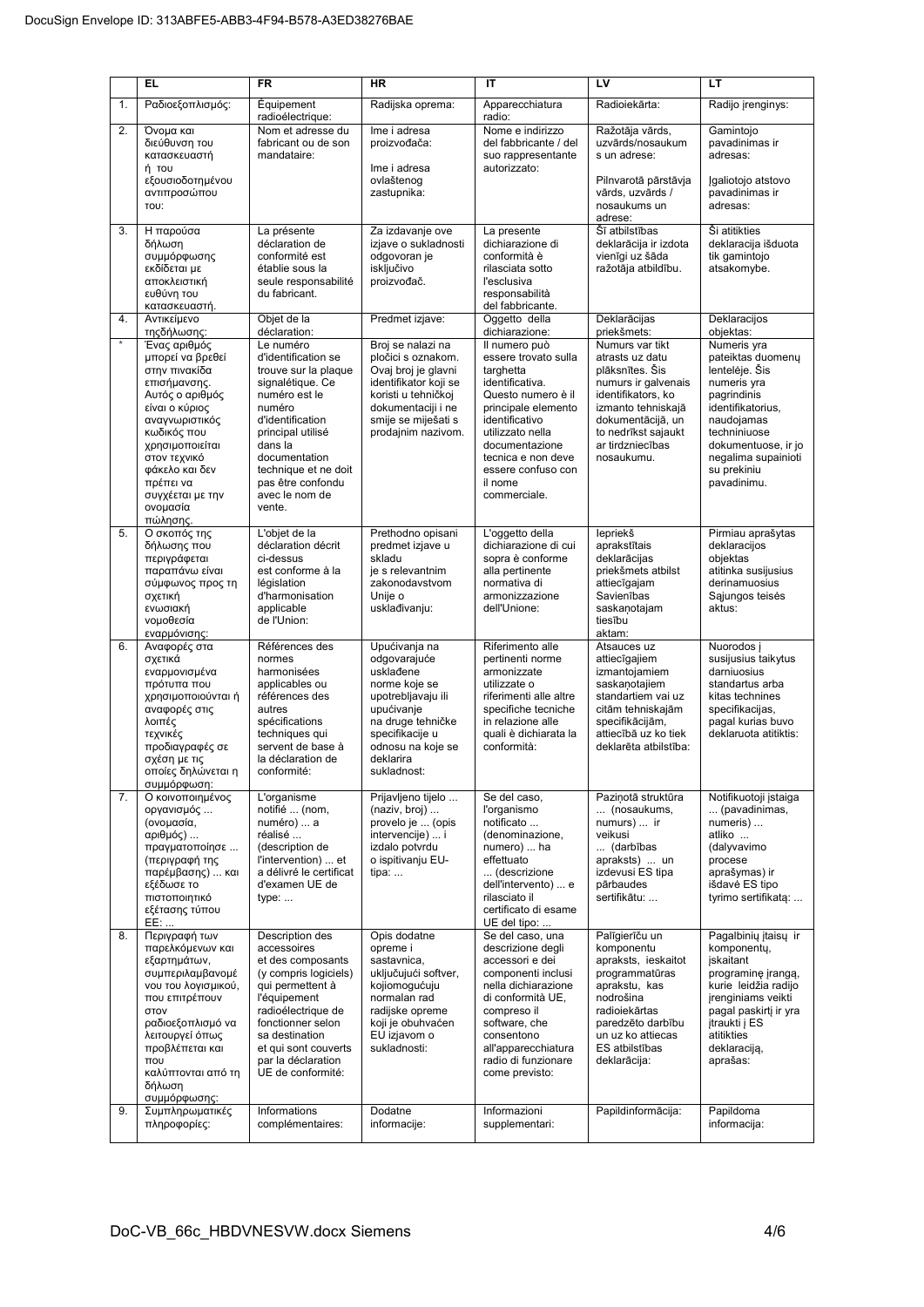|          | HU                                                                                                                                                                                                                                            | <b>MT</b>                                                                                                                                                                                                                                    | <b>NL</b>                                                                                                                                                                                                                                 | <b>PL</b>                                                                                                                                                                                                                                                                | PT                                                                                                                                                                                                                                                          | <b>RO</b>                                                                                                                                                                                                                                           |
|----------|-----------------------------------------------------------------------------------------------------------------------------------------------------------------------------------------------------------------------------------------------|----------------------------------------------------------------------------------------------------------------------------------------------------------------------------------------------------------------------------------------------|-------------------------------------------------------------------------------------------------------------------------------------------------------------------------------------------------------------------------------------------|--------------------------------------------------------------------------------------------------------------------------------------------------------------------------------------------------------------------------------------------------------------------------|-------------------------------------------------------------------------------------------------------------------------------------------------------------------------------------------------------------------------------------------------------------|-----------------------------------------------------------------------------------------------------------------------------------------------------------------------------------------------------------------------------------------------------|
| 1.       | Rádióberendezés:                                                                                                                                                                                                                              | It-tagħmir tar-radju:                                                                                                                                                                                                                        | Radioapparatuur:                                                                                                                                                                                                                          | Urządzenie<br>radiowe:                                                                                                                                                                                                                                                   | Equipamento de<br>rádio:                                                                                                                                                                                                                                    | Echipamentele<br>radio:                                                                                                                                                                                                                             |
| 2.       | A gyártó vagy<br>meghatalmazott<br>képviselőiének<br>neve és címe:                                                                                                                                                                            | L-isem u l-indirizz<br>tal-manifattur jew<br>tar-rappreżentant<br>awtorizzat tiegħu:                                                                                                                                                         | Naam en adres van<br>de fabrikant of zijn<br>qeautoriseerde<br>vertegenwoordiger:                                                                                                                                                         | Nazwa i adres<br>producenta lub jego<br>upoważnionego<br>przedstawiciela:                                                                                                                                                                                                | Nome e endereço<br>do fabricante ou do<br>respetivomandatári<br>О.                                                                                                                                                                                          | Denumirea și<br>adresa<br>producătorului:<br>Denumirea si<br>adresa<br>reprezentantului<br>autorizat:                                                                                                                                               |
| 3.       | Ezt a megfelelőségi<br>nyilatkozatot<br>a gyártó<br>kizárólagos<br>felelőssége mellett<br>adják ki.                                                                                                                                           | Din id-dikjarazzjoni<br>tal-konformità<br>tinhareg taht ir-<br>responsabbiltà<br>unika tal-manifattur.                                                                                                                                       | Deze<br>conformiteitsverklar<br>ing is afgegeven<br>onder volledige<br>verantwoordelijkhei<br>d van de fabrikant.                                                                                                                         | Niniejszą<br>deklarację<br>zgodności<br>wydaje się na<br>wyłaczna<br>odpowiedzialność<br>producenta.                                                                                                                                                                     | A presente<br>declaração de<br>conformidade<br>é emitida sob a<br>exclusiva<br>responsabilidade<br>do fabricante.                                                                                                                                           | Prezenta declarație<br>de conformitate<br>este emisă pe<br>răspunderea<br>exclusivă<br>a producătorului.                                                                                                                                            |
| 4.       | A nyilatkozat<br>tárgya:                                                                                                                                                                                                                      | L-għan tad-<br>dikjarazzjoni:                                                                                                                                                                                                                | Doel van de<br>verklaring:                                                                                                                                                                                                                | Przedmiot<br>deklaracji:                                                                                                                                                                                                                                                 | Objeto da<br>declaração:                                                                                                                                                                                                                                    | Obiectul declarației:                                                                                                                                                                                                                               |
| $\star$  | A szám a<br>típustáblán<br>található. Ez a<br>szám a műszaki<br>dokumentációban<br>használt fő<br>azonosító, és nem<br>szabad<br>összetéveszteni az<br>értékesítési névvel.                                                                   | Number can be<br>found on the rating<br>plate. This number<br>is the main<br>identifier used in<br>the technical<br>documentation and<br>should not be<br>confused with the<br>sales name.                                                   | Het nummer kan<br>worden gevonden<br>op het typeplaatje.<br>Dit nummer is de<br>identificatie gebruikt<br>in de technische<br>documentatie en<br>mag niet verward<br>worden met de<br>verkoopnaam.                                        | Numer znajduje się<br>na tabliczce<br>znamionowej i<br>służy jako główny<br>identvfikator w<br>dokumentacji<br>technicznej. Nie<br>należy mylić tego<br>numeru z nazwą<br>produktu.                                                                                      | Número pode ser<br>encontrado na<br>chapa de<br>características.<br>Este número é o<br>principal<br>identificador<br>utilizado em<br>documentação<br>técnica e não<br>deverá ser<br>confundido com a<br>designação<br>comercial.                            | Numarul poate fi<br>gasit pe placuta de<br>evaluare. Acesta<br>reprezinta<br>principalul<br>identificator folosit<br>in documentatia<br>tehnica si nu poate<br>fi confundat cu<br>codul de vinzare.                                                 |
| 5.       | A fent ismertetett<br>nyilatkozat tárgya<br>megfelel a<br>vonatkozó uniós<br>harmonizációs<br>jogszabályoknak:                                                                                                                                | L-għan tad-<br>dikjarazzjoni<br>deskritt hawn fug<br>huwa konformi mal-<br>leģiżlazzjoni ta'<br>armonizzazzjoni<br>rilevanti tal-Unjon:                                                                                                      | Het hierboven<br>beschreven doel<br>van de verklaring is<br>in<br>overeenstemming<br>met de<br>desbetreffende<br>harmonisatiewetge<br>ving van de Unie:                                                                                   | Wymieniony<br>powyżej przedmiot<br>niniejszej deklaracji<br>jest zgodny<br>z odnośnymi<br>wymaganiami<br>unijnego<br>prawodawstwa<br>harmonizacyjnego:                                                                                                                   | O objeto da<br>declaração acima<br>mencionada<br>está em<br>conformidade com<br>a legislação<br>de harmonização<br>da União aplicável:                                                                                                                      | Obiectul declarației<br>descris mai sus<br>este în conformitate<br>cu legislația<br>relevantă<br>de armonizare a<br>Uniunii:                                                                                                                        |
| 6.       | Az alkalmazott<br>harmonizált<br>szabványokra való<br>hivatkozás, vagy<br>azokra az egyéb<br>műszaki<br>előírásokra való<br>hivatkozás.<br>amelyekkel<br>kapcsolatban<br>megfelelőségi<br>nyilatkozatot<br>tettek:                            | Ir-referenzi għall-<br>istandards<br>armonizzati<br>rilevanti li ntużaw,<br>jew ir-referenzi<br>aħall-<br>ispecifikazzjonijiet<br>teknići l-oħrajn li<br>skonthom qed tigi<br>ddikjarata<br>I-konformità:                                    | Vermelding van de<br>toegepaste<br>relevante<br>geharmoniseerde<br>normen of van de<br>andere technische<br>specificaties<br>waarop<br>de<br>conformiteitsverklar<br>ing betrekking<br>heeft:                                             | Odwołania do<br>odnośnych norm<br>zharmonizowanych,<br>które zastosowano,<br>lub do innych<br>specyfikacji<br>technicznych, w<br>stosunku do<br>których<br>deklarowana jest<br>zgodność:                                                                                 | Referências às<br>normas<br>harmonizadas<br>aplicáveis utilizadas<br>ou às outras<br>especificações<br>técnicas em<br>relação às quais a<br>conformidade é<br>declarada:                                                                                    | Trimiterile la<br>standardele<br>armonizate<br>relevante folosite<br>sau trimiterile la<br>alte specificații<br>tehnice în legătură<br>cu care se<br>declară<br>conformitatea:                                                                      |
| 7.       | $A(z)$ (nevű,<br>számú)<br>bejelentett<br>szervezet adott<br>esetben elvégezte<br>a(z)  (a)<br>beavatkozás<br>ismertetése) , és<br>a következő EU-<br>típusvizsgálati<br>tanúsítványt adta<br>ki:                                             | Meta applikabbli, il-<br>korp notifikat  (I-<br>isem, in-numru)<br>wettaq<br>(deskrizzjoni<br>tal-intervent)  u<br>ħareġ iċ-ċertifikat<br>tal-eżami tat-tip tal-<br>UE:                                                                      | De aangeschreven<br>instantie  (naam,<br>nummer)<br>heeft een<br>(beschrijving van<br>de<br>werkzaamheden)<br>uitgevoerd en het<br>certificaat van EU-<br>typeonderzoek<br>afgegeven:                                                     | W stosownych<br>przypadkach,<br>jednostka<br>notyfikowana<br>(nazwa,<br>$numer)$<br>przeprowadziła<br>(opis interwencji)<br>i wydała certyfikat<br>badania typu UE:                                                                                                      | Se aplicável, o<br>organismo<br>notificado: (nome,<br>número)<br>efetuou<br>(descrição da<br>intervenção) e<br>emitiu o certificado<br>de exame UE de<br>tipo:                                                                                              | Organismul<br>notificat<br>(denumire,<br>număr)  a<br>efectuat<br>(descrierea<br>intervenției) și a<br>emis certificatul de<br>examinare UE de<br>tip:                                                                                              |
| 8.<br>9. | Adott esetben a<br>tartozékok és<br>alkatrészek leírása,<br>ideértve a<br>rádióberendezés<br>rendeltetésszerű<br>használatát<br>lehetővé tévő és az<br>EU-megfelelőségi<br>nyilatkozat<br>hatályába<br>tartozó szoftvereket<br>is:<br>További | Fejn applikabbli,<br>deskrizzjoni tal-<br>aċċessorji u il-<br>komponenti, inkluż<br>is-softwer, li<br>jippermettu t-<br>tagħmir<br>tar-radju jopera kif<br>intiż u koperti mid-<br>dikjarazzjoni tal-<br>konformità tal-UE:<br>Informazzjoni | beschrijving van<br>de accessoiren en<br>onderdelen,<br>met inbegrip van<br>software, die het<br>mogelijk maken dat<br>de radioapparatuur<br>functioneert zoals<br>bedoeld onder de<br>EU-<br>conformiteitsverklar<br>ing:<br>Aanvullende | W stosownych<br>przypadkach, opis<br>elementów<br>dodatkowych lub<br>komponentów, w<br>tym<br>oprogramowania,<br>które umożliwiają<br>działanie<br>urządzenia<br>radiowego zgodnie<br>z przeznaczeniem<br>i które są objęte<br>deklaracją<br>zgodności UE:<br>Informacje | Se aplicável,<br>descrição dos<br>acessórios e/ou<br>componentes,<br>incluindo o<br>software, que<br>permitem que o<br>equipamento de<br>rádio funcione<br>conforme o<br>pretendido,<br>abrangidos<br>pela declaração UE<br>de conformidade:<br>Informações | O descriere a<br>accesoriilor si<br>componentelor,<br>inclusiv a<br>produselor<br>software, care<br>permit<br>echipamentelor<br>radio să<br>funcționeze<br>corespunzător și<br>care sunt incluse în<br>declarația de<br>conformitate:<br>Informatii |
|          | információk:                                                                                                                                                                                                                                  | addizzjonali:                                                                                                                                                                                                                                | informatie:                                                                                                                                                                                                                               | dodatkowe:                                                                                                                                                                                                                                                               | complementares:                                                                                                                                                                                                                                             | suplimentare:                                                                                                                                                                                                                                       |